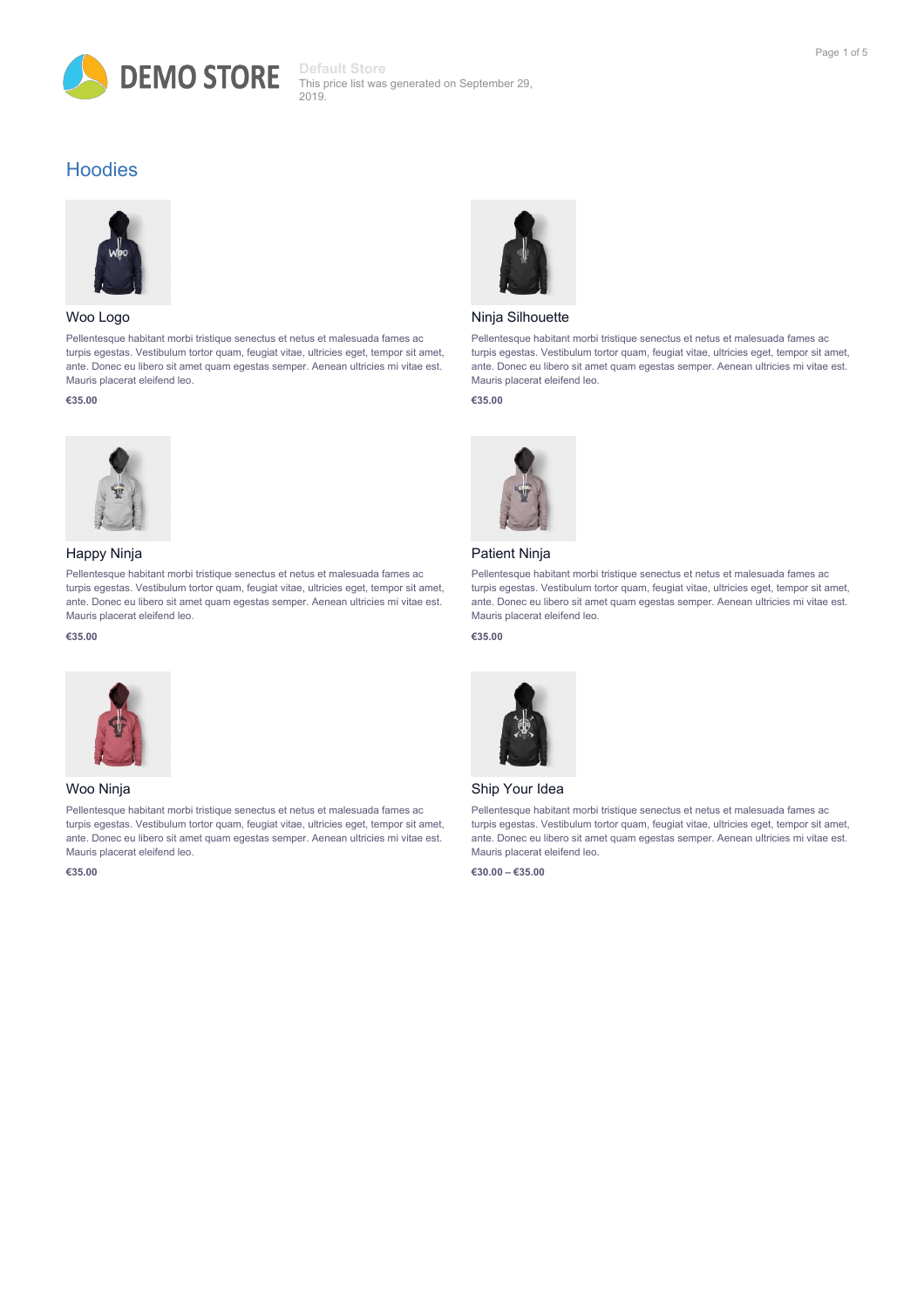

## T-shirts



## Happy Ninja

Pellentesque habitant morbi tristique senectus et netus et malesuada fames ac turpis egestas. Vestibulum tortor quam, feugiat vitae, ultricies eget, tempor sit amet, ante. Donec eu libero sit amet quam egestas semper. Aenean ultricies mi vitae est. Mauris placerat eleifend leo.

#### **€18.00**



## Ninja Silhouette

Pellentesque habitant morbi tristique senectus et netus et malesuada fames ac turpis egestas. Vestibulum tortor quam, feugiat vitae, ultricies eget, tempor sit amet, ante. Donec eu libero sit amet quam egestas semper. Aenean ultricies mi vitae est. Mauris placerat eleifend leo.

#### **€20.00**



#### Premium Quality

Pellentesque habitant morbi tristique senectus et netus et malesuada fames ac turpis egestas. Vestibulum tortor quam, feugiat vitae, ultricies eget, tempor sit amet, ante. Donec eu libero sit amet quam egestas semper. Aenean ultricies mi vitae est. Mauris placerat eleifend leo.

**€20.00**



## Woo Ninja

Pellentesque habitant morbi tristique senectus et netus et malesuada fames ac turpis egestas. Vestibulum tortor quam, feugiat vitae, ultricies eget, tempor sit amet, ante. Donec eu libero sit amet quam egestas semper. Aenean ultricies mi vitae est. Mauris placerat eleifend leo.

## **€20.00**



## Ship Your Idea

Pellentesque habitant morbi tristique senectus et netus et malesuada fames ac turpis egestas. Vestibulum tortor quam, feugiat vitae, ultricies eget, tempor sit amet, ante. Donec eu libero sit amet quam egestas semper. Aenean ultricies mi vitae est. Mauris placerat eleifend leo.

#### **€20.00**



### Woo Logo

Pellentesque habitant morbi tristique senectus et netus et malesuada fames ac turpis egestas. Vestibulum tortor quam, feugiat vitae, ultricies eget, tempor sit amet, ante. Donec eu libero sit amet quam egestas semper. Aenean ultricies mi vitae est. Mauris placerat eleifend leo.

**€20.00 €18.00**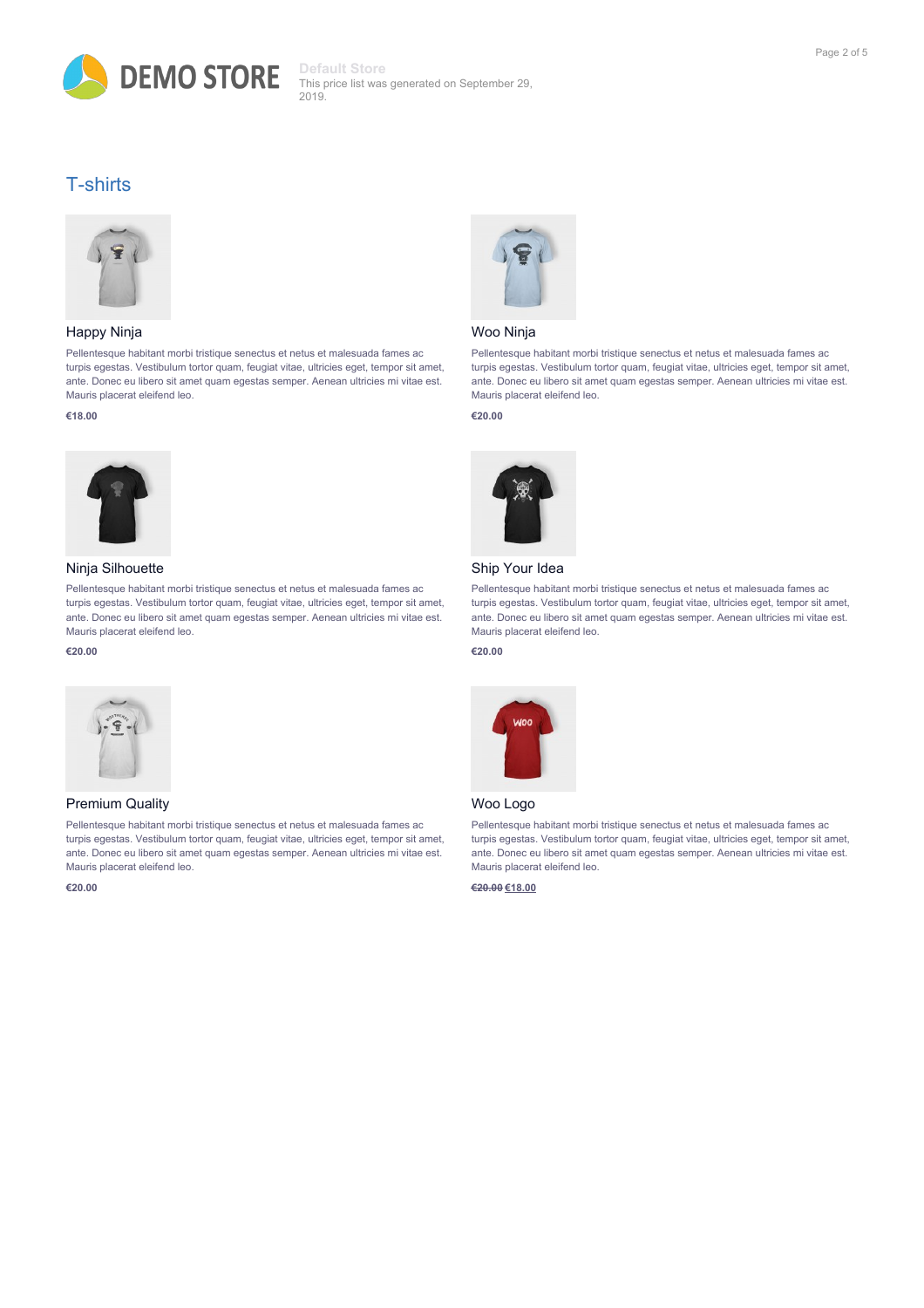

## Fruit



#### Lemon

The lemon (Citrus × limon) is a small evergreen tree native to Asia. The tree's ellipsoidal yellow fruit is used for culinary and non-culinary purposes throughout the world, primarily for its juice, though the pulp and rind (zest) are also used in cooking and baking.

#### **Is this a fruit? Debatable!**

**€0.90** (LM00001)



#### Plum

"Quite high enough to play the deuce with us, though," I replied. "Now what do you suppose they intend doing with us?" We were not long in learning. As on the occasion of our trip to the village we were seized by a couple of the powerful creatures and whirled away through the tree tops, while about us and in our wake raced a chattering, jabbering, grinning horde of sleek, black ape-things.

#### **€0.74** (PL00001)



#### Kiwi

"The rogue told me a lot of stories," repeated Passepartout, "about the meridians, the sun, and the moon! Moon, indeed! moonshine more likely! If one listened to that sort of people, a pretty sort of time one would keep! I was sure that the sun would some day regulate itself by my watch!" Passepartout was ignorant that, if the face of his watch had been divided into twenty-four hours, like the Italian

**€1.24** (KW00001)



#### Grapes

Everyone was shouting. The whole steamer from end to end rang with frantic cheering that was taken up first by one and then by all in the crowding multitude of ships and boats that was driving out to sea. The little vessel continued to beat its way seaward, and the ironclads receded slowly towards the coast, which was hidden still by a marbled bank of vapour, part steam, part black gas, eddying and combining

#### **€2.00** (GR00001)



#### Mandarin

Edgware had been a scene of confusion, Chalk Farm a riotous tumult, but this was a whole population in movement. It is hard to imagine that host. It had no character of its own. The figures poured out past the corner, and receded with their backs to the group in the lane. Along the margin came those who were on foot threatened by the wheels, stumbling in the ditches, blundering

#### **€1.20 €1.05** (MN00001)



#### Banana

"Quite high enough to play the deuce with us, though," I replied. "Now what do you suppose they intend doing with us?" We were not long in learning. As on the occasion of our trip to the village we were seized by a couple of the powerful creatures and whirled away through the tree tops, while about us and in our wake raced a chattering, jabbering, grinning horde of sleek, black ape-things. Twice

#### **€1.00 €0.78** (BN00001)



#### **Orange**

The liquor soon mounted into their heads, as it generally does even with the arrantest topers newly landed from sea, and they began capering about most obstreperously. I observed, however, that one of them held somewhat aloof, and though he seemed desirous not to spoil the hilarity of his shipmates by his own sober face, yet upon the whole he refrained from making as much noise as the rest. This man interested me at once;

**€2.03** (OR00001)



#### Green Apple

Immediately after we resumed the march, and though I realized that in some way I had offended Dian the Beautiful I could not prevail upon her to talk with me that I might learn wherein I had erred—in fact I might quite as well have been addressing a sphinx for all the attention I got. At last my own foolish pride stepped in and prevented my making any further attempts, and thus a companionship

**€0.50 €0.45** (AP00001)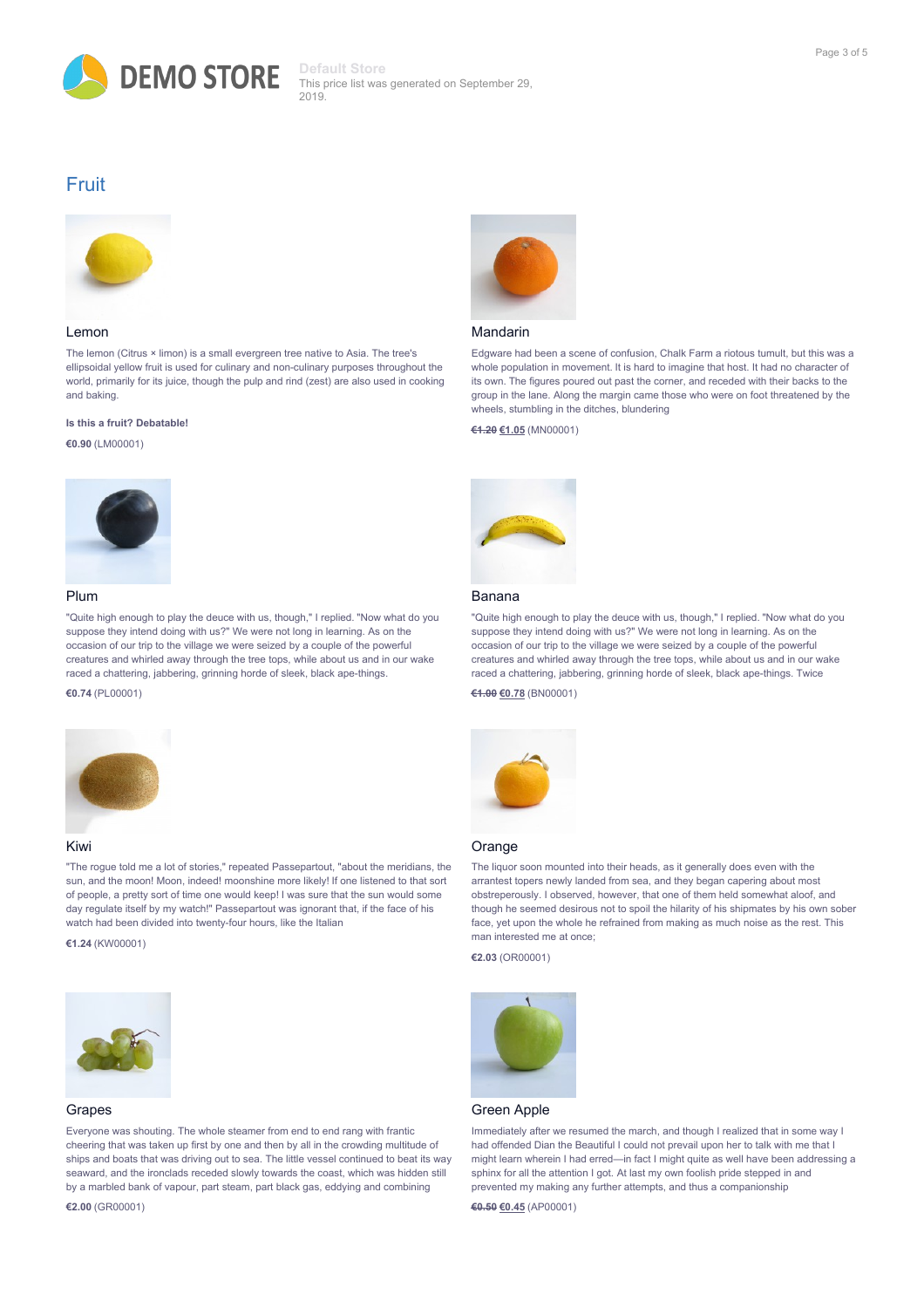

## Albums



## Woo Album #4

Pellentesque habitant morbi tristique senectus et netus et malesuada fames ac turpis egestas. Vestibulum tortor quam, feugiat vitae, ultricies eget, tempor sit amet, ante. Donec eu libero sit amet quam egestas semper. Aenean ultricies mi vitae est. Mauris placerat eleifend leo.

#### **€9.00**



## Woo Album #2

Pellentesque habitant morbi tristique senectus et netus et malesuada fames ac turpis egestas. Vestibulum tortor quam, feugiat vitae, ultricies eget, tempor sit amet, ante. Donec eu libero sit amet quam egestas semper. Aenean ultricies mi vitae est. Mauris placerat eleifend leo.

**€9.00**



## Woo Album #3

Pellentesque habitant morbi tristique senectus et netus et malesuada fames ac turpis egestas. Vestibulum tortor quam, feugiat vitae, ultricies eget, tempor sit amet, ante. Donec eu libero sit amet quam egestas semper. Aenean ultricies mi vitae est. Mauris placerat eleifend leo.

#### **€9.00**



## Woo Album #1

Pellentesque habitant morbi tristique senectus et netus et malesuada fames ac turpis egestas. Vestibulum tortor quam, feugiat vitae, ultricies eget, tempor sit amet, ante. Donec eu libero sit amet quam egestas semper. Aenean ultricies mi vitae est. Mauris placerat eleifend leo.

**€9.00**